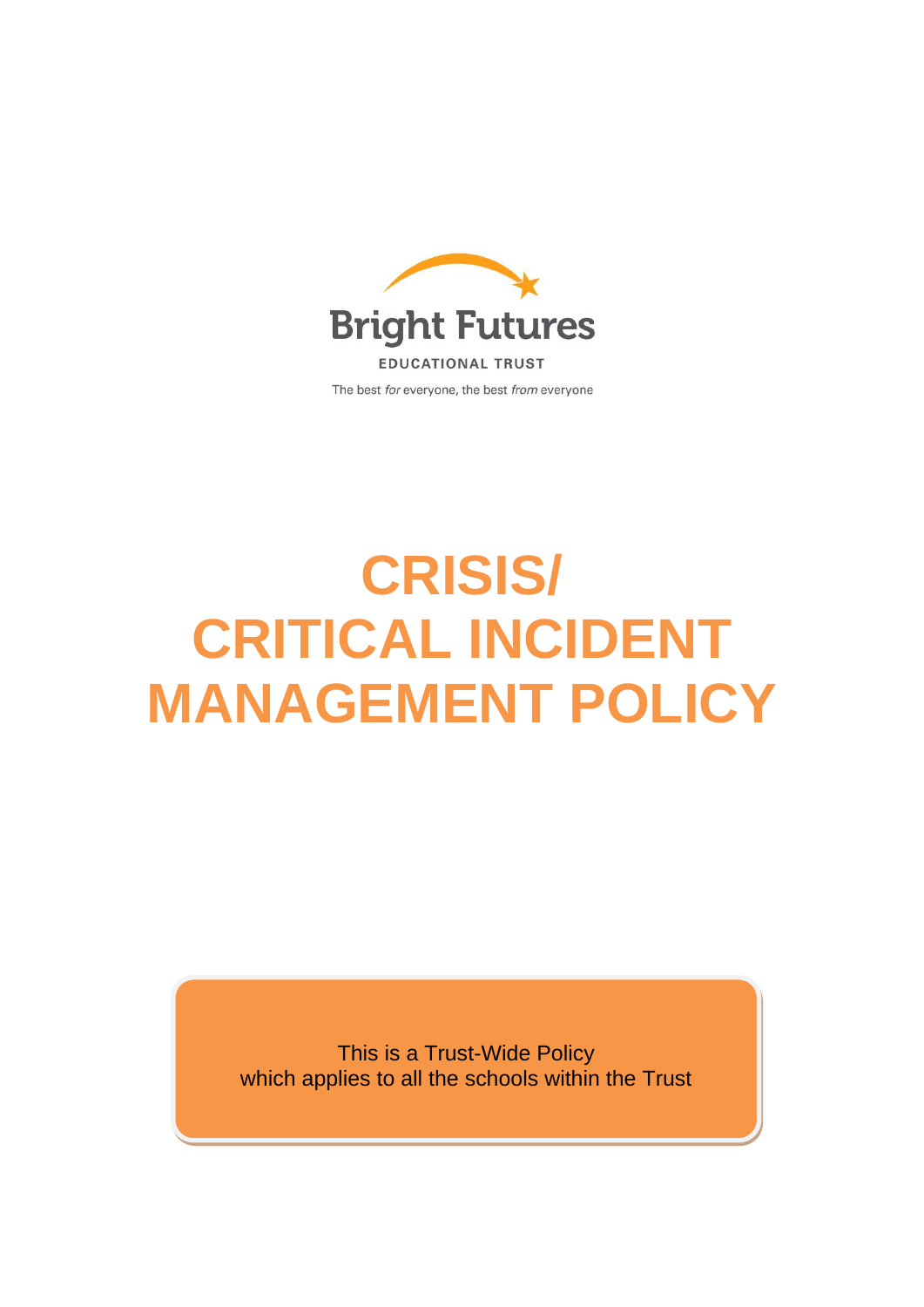

Date of Policy Approval: **24 March 2020**

Policy Review Date: **March 2022** 

Distribution: **All Staff**

Owner of Policy: **Chief Operating Officer**

Authorised By: **Trust Executive Team**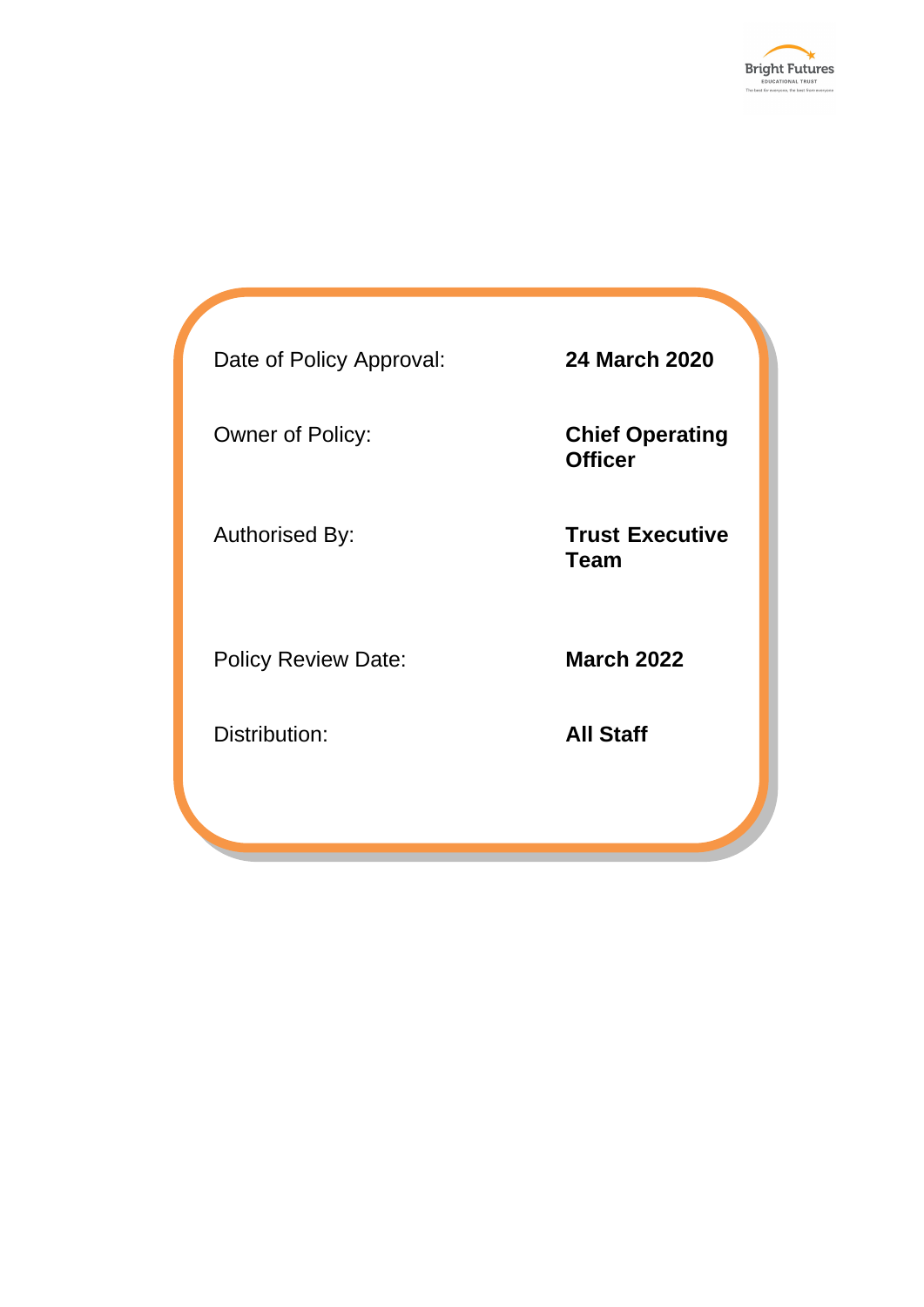# **CONTENTS**

| <b>WHAT IS THE POLICY FOR?</b>                                  | 4              |
|-----------------------------------------------------------------|----------------|
| <b>WHO IS THE POLICY FOR?</b>                                   | 4              |
| <b>POLICY</b>                                                   | 5              |
| 1. Some types of emergency in the Academy                       | 5              |
| <b>Off site</b><br>ä,                                           | 5              |
| 2. Preparation                                                  | 5              |
| 3. Implementation of the academy's plan                         | 5              |
| <b>4. Communication</b>                                         | 6              |
| <b>Land-line telephony</b><br>ш,                                | 6              |
| <b>Mobile phones</b><br>÷                                       | 6              |
| <b>Briefings</b><br>$\bar{a}$                                   | 6              |
| <b>Students' mobile phones</b><br>$\omega$                      | $\overline{7}$ |
| <b>Local radio stations</b><br>÷.                               | 7              |
| <b>5. Emergency Cascade System</b>                              | 7              |
| <b>6. Lessons Learned</b>                                       | $\overline{7}$ |
| <b>ROLES AND RESPONSIBILITIES</b>                               | 8              |
| <b>FURTHER INFORMATION</b>                                      | 9              |
| <b>Associated Documents</b>                                     | 9              |
|                                                                 |                |
| <b>APPENDICES</b>                                               |                |
| Immediate to Long-Term Tasks in the Event of an Emergency<br>1. | 10             |
| <b>Arson</b><br>2.                                              | 12             |
| <b>Critical incident response procedure checklist</b><br>3.     | 13             |
| <b>Critical Incident Communication Pathway</b><br>4.            | 18             |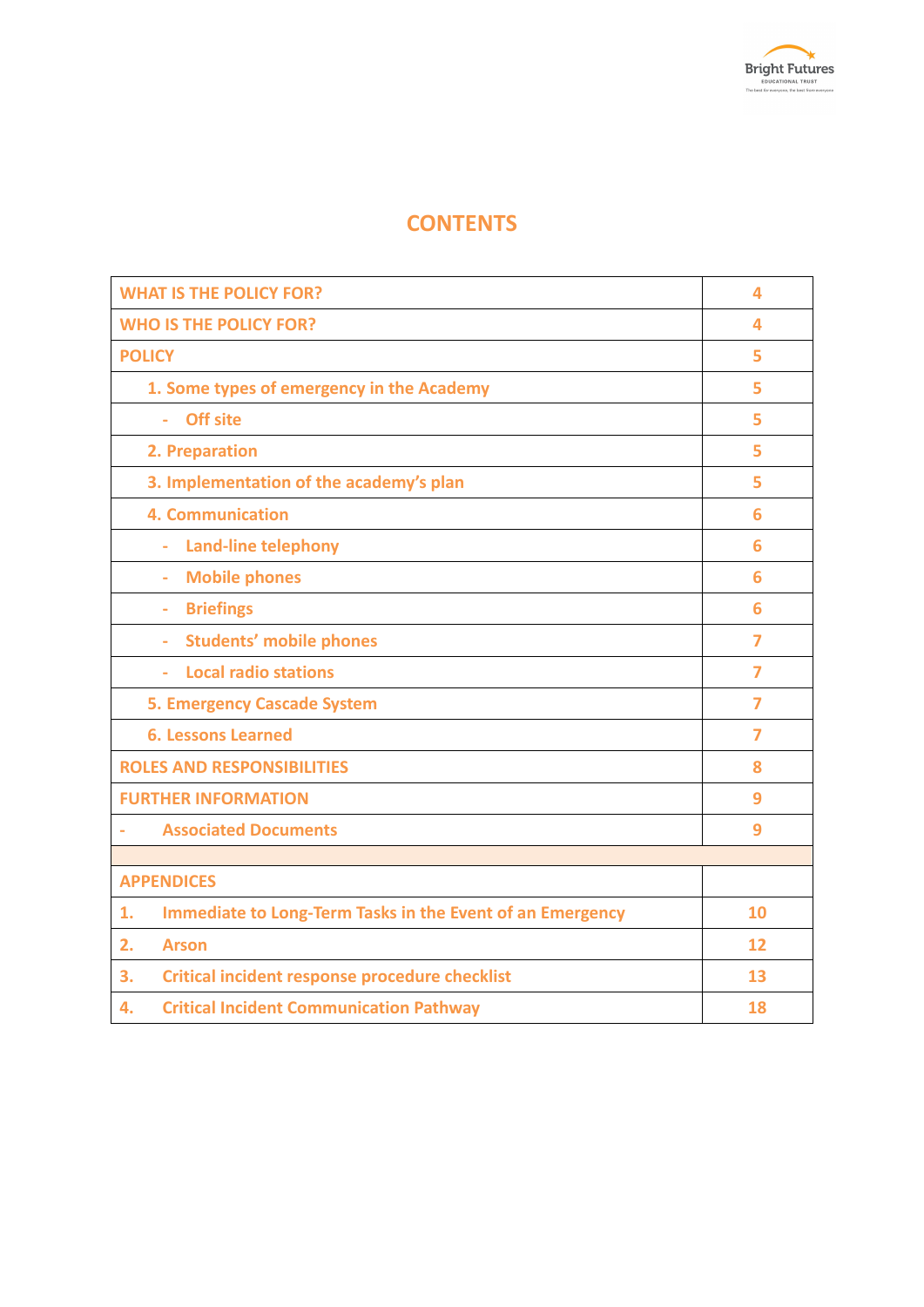## **DISASTER CRISIS/CRITICAL INCIDENT MANAGEMENT POLICY**

Bright Futures Educational Trust's (BFET or the Trust) Strategy underpins all aspects of this policy and the way in which it will be applied. Our vision is: the best *for* everyone and the best *from* everyone. This is underpinned by our core values which are:

- **Community** we work together for a common purpose acknowledging our diversity as strength
- **Integrity** we do the right things for the right reasons
- **Passion** we take responsibility, work hard and have high aspirations

Our commitments are: to foster collaborative and strong relationships; for professional learning; to be supportive, challenging and fair; for effective communication; for strong governance and accountability; to achieve value for money and to be united behind decisions.

The Crisis and Critical Incident Management Policy supports our business continuity planning, aims to safeguard our children and staff and is to ensure that our work is maintained as quickly as possible in the event of a serious incident.

## **What is the Policy for?**

The over-arching purposes of this Policy is to:

- prevent / minimise the loss of life / injury to all students, staff and visitors
- swiftly inform emergency services and relevant organisations with good, accurate information so that the right support can be mobilised
- take control of the incident until the emergency services arrive, thus minimising stress and discomfort
- swiftly carry out measures to ensure actions by other following the original incident do not further damage the Trust, students or staff
- fully support the Principal and leaders on site
- fully support students and staff following any incident, so that they are able to return to fully participating in education at the academy as soon as possible
- provide reassurance to parents/carers
- ensure that key events, actions and decisions taken are properly logged

## **Who is the Policy for?**

The policy applies to all staff employed by the educational establishments which form part of Bright Futures Educational Trust (BFET), as well as members of the Local Governing Bodies of those establishments, Trust central staff teams, Members and Trustees.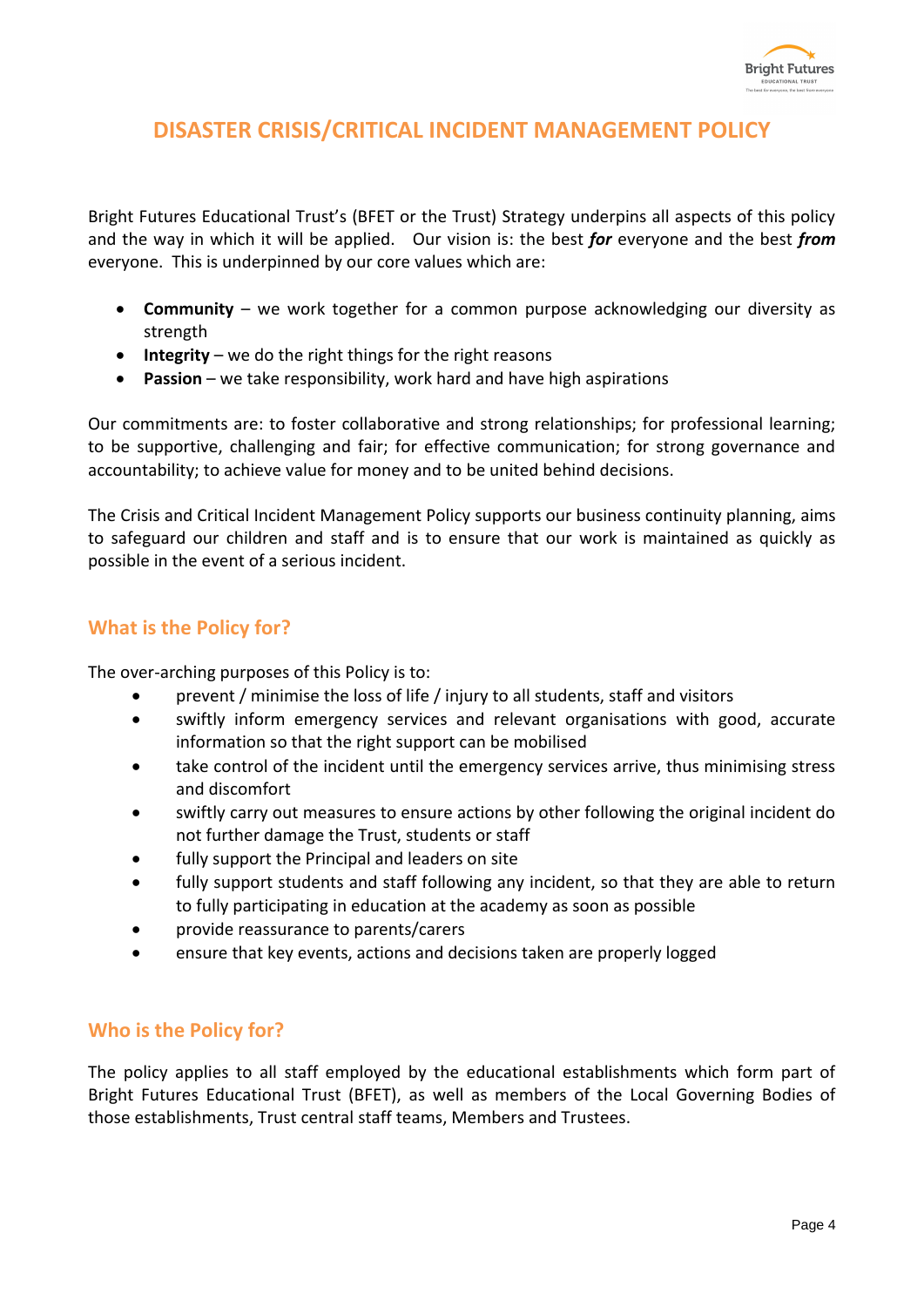

## **Policy**

#### **1. Some types of emergency in the Academy**

- Accidents or deliberate acts of violence/criminality
- Academy fire or explosion
- A student or member of staff being taken hostage
- Explosive device or suspected device being discovered
- Health: Medical Condition or Infectious Condition, e.g. Meningitis, Influenza, COVID-19
- Serious gas or water leak
- An outbreak of legionella
- Death or serious injury of a student or members of staff, particularly sudden or unexpected deaths

#### **Off site:**

- The death of a student or member of staff either by accident or natural causes
- Transport-related incident to students or staff which result in hospitalisation
- Severe weather: snow, storms, terrorist act which results in injury or death
- An incident within the local community requiring a BFET school to be used as an emergency centre

#### **2. Preparation**

In order to minimise the effect of any emergency, the Principal at each relevant academy will thoroughly prepare to ensure that all emergencies are dealt with smoothly and efficiently, with the minimum of stress to students, staff and bystanders.

The establishment of an Emergency Management Team will be one of the first steps to be taken in the event of a critical incident; this may need to be Trust wide or academy specific, dependent upon the particular situation. The Emergency Management Team will carefully consider all possible scenarios and prepare contingency plans at each academy to respond to the incident and how it unfolds.

#### **3. Implementation of the academy's plan**

The plan will need to be discussed with key staff who are nominated within it to ensure they are fully aware of their roles and responsibilities.

Plans will be shared with all staff occasionally and will be published for reference at least annually.

Training will be considered for appropriate staff, in relation to some of the main types of incident below, including, for example, dealing with bereavement.

Support for staff and identification of ways of accessing support will be planned for. There are times when it will not be appropriate for some members of staff, regardless of their professional roles, to be involved in critical incidents (for example, if someone is dealing with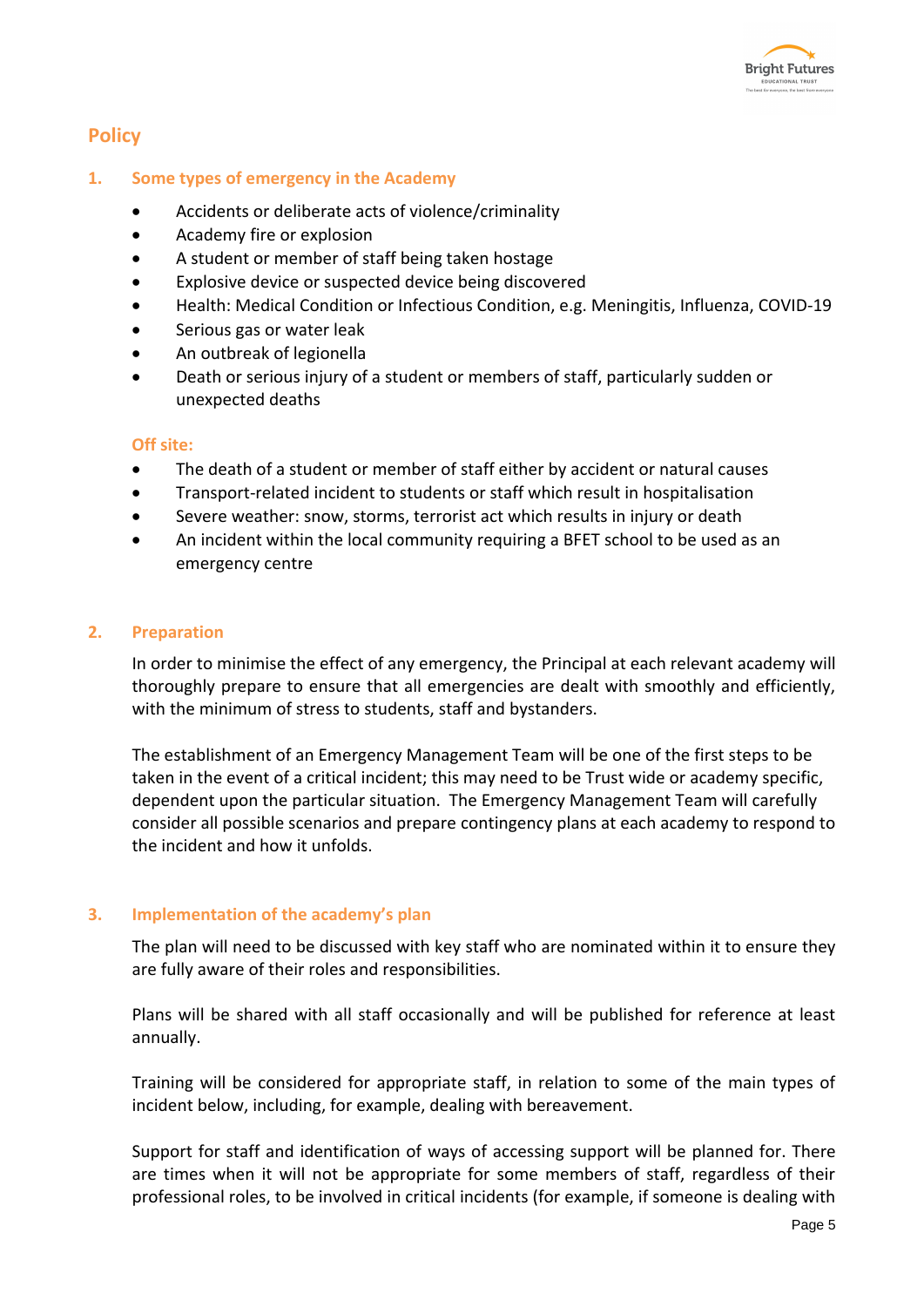personal grief aside from the incident.) It is useful therefore to have some nominated reserves.

A senior member of staff will be nominated to regularly review and update the academy plan.

Current lists of contact phone numbers will be available in electronic versions – both staff and student details.

All staff will be instructed not to give interviews or comments to the media. We will ask staff to direct all media enquiries to the Principal (or nominated person in the first instance who will refer to our Marketing/PR company.

Secure physical or remote access to the following resources must be available and clearly communicated to the Emergency Management Team:

- Contact numbers/methods for all students, staff and key organisations, Emergency Planning Team etc.
- List of students who have medical conditions (where relevant)
- Emergency registers if students are onsite
- First-aid equipment if necessary and, if available, specific medication for students with medical conditions.

#### **4. Communication**

It is important to have clear lines of communication to all stakeholders and external agencies, including the media.

#### • **Land-line telephony**

It is likely that pressure will be placed on the academy phone lines and switchboard arrangements could hamper the ability of the academy to receive and send information. Mobile phones can be used.

#### • **Mobile phones**

The Trust maintains 'Useful Contact Numbers' schedule as do school administrators. This list will be kept up to date and regularly be shared with Senior Leadership Teams at each academy.

#### • **Briefings**

The Trust's nominated media/communications contact should consider providing or advising on scripts for people who are having to deal with enquiries.

If digital communications are compromised, staff my be kept updated by regular verbal or written communications shared in a central place.

School websites can be used.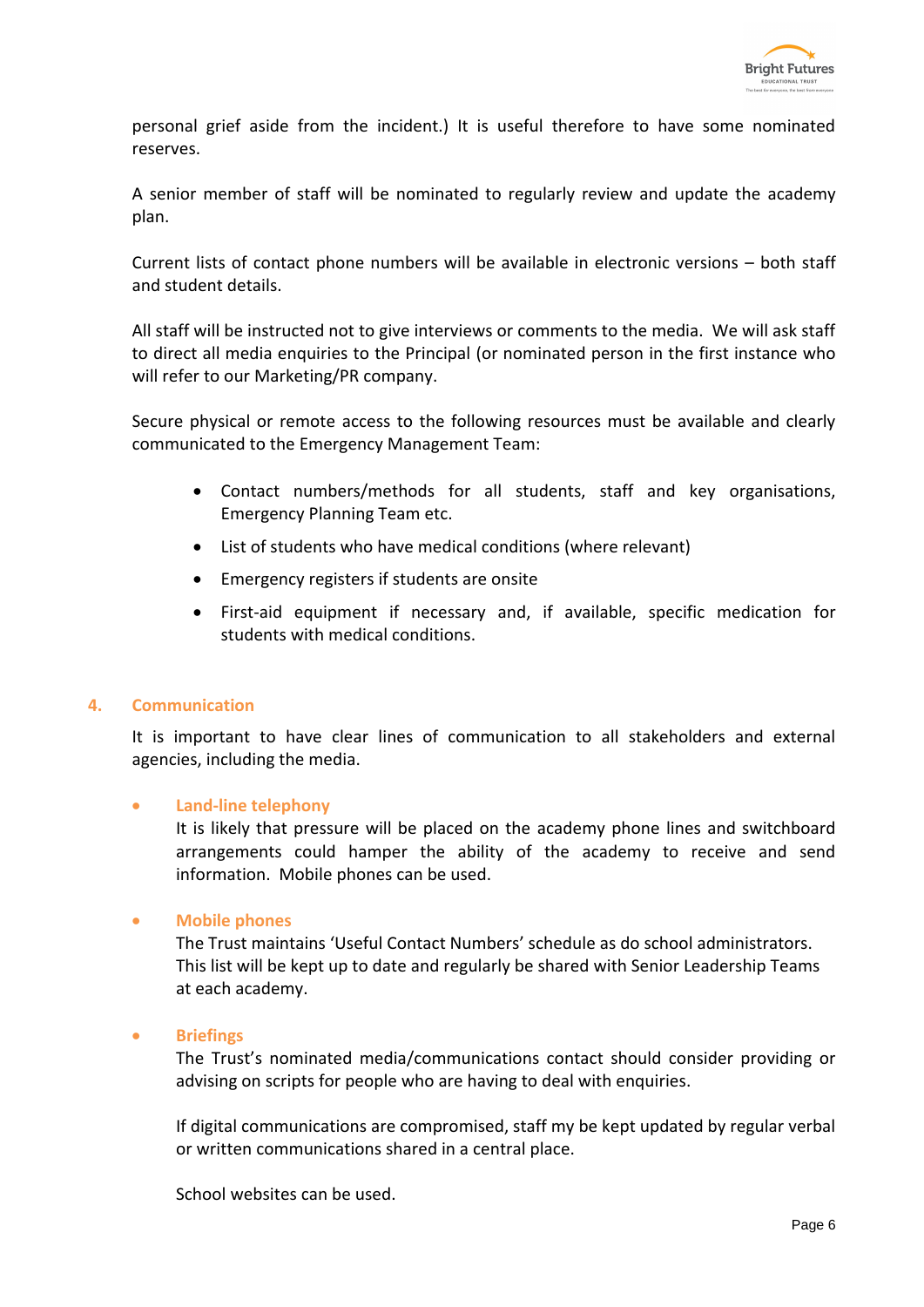

All information should be factual: Time and location of incident; numbers of students and staff involved (no names); summary of action taken. Staff should not be drawn into speculation, just stick to the facts. Provide the time of next update.

All media coverage should be monitored for accuracy and any inaccuracies corrected. The Trust media contract includes support with critical incident communications

#### • **Students' mobile phones**

Whilst students should be strongly discouraged from using personal mobile phones to ring parents/carers or others. It is likely, however, that information will 'leak' so a clear, factual official account of any incident should be signposted at all times. Any risk of unofficial images/video of an incident needs to be managed.

#### • **Local radio stations**

In the event of any emergency, we will make full use of local radio stations and social media channels to communicate effectively with all families and other stakeholders. Regular updated passwords will be supplied by local media outlets but school staff should be careful to ensure that they are speaking to authorised media personnel.

#### **5. Emergency Cascade System**

If the academy cannot be opened for whatever reason, utility failure, severe weather, etc., an emergency cascade system should be used enabling all staff to be briefed and informed in a timely way.

#### **6. Lessons learned**

#### **Following an Incident, a full review of the Risk Management and audit will take place as follows:**

| <b>Trust Executive Team</b>           | <b>Review Trust Risk Register</b>           |
|---------------------------------------|---------------------------------------------|
| <b>Chief Operating Officer</b>        | <b>Review Trust Financial Risk Strategy</b> |
| Trust media/comms contractor          | Review/Mitigate Reputational Risk Review    |
| Director of Education/Local Governing | Succession planning review                  |
| Body (for central Trust CEO/COO)      |                                             |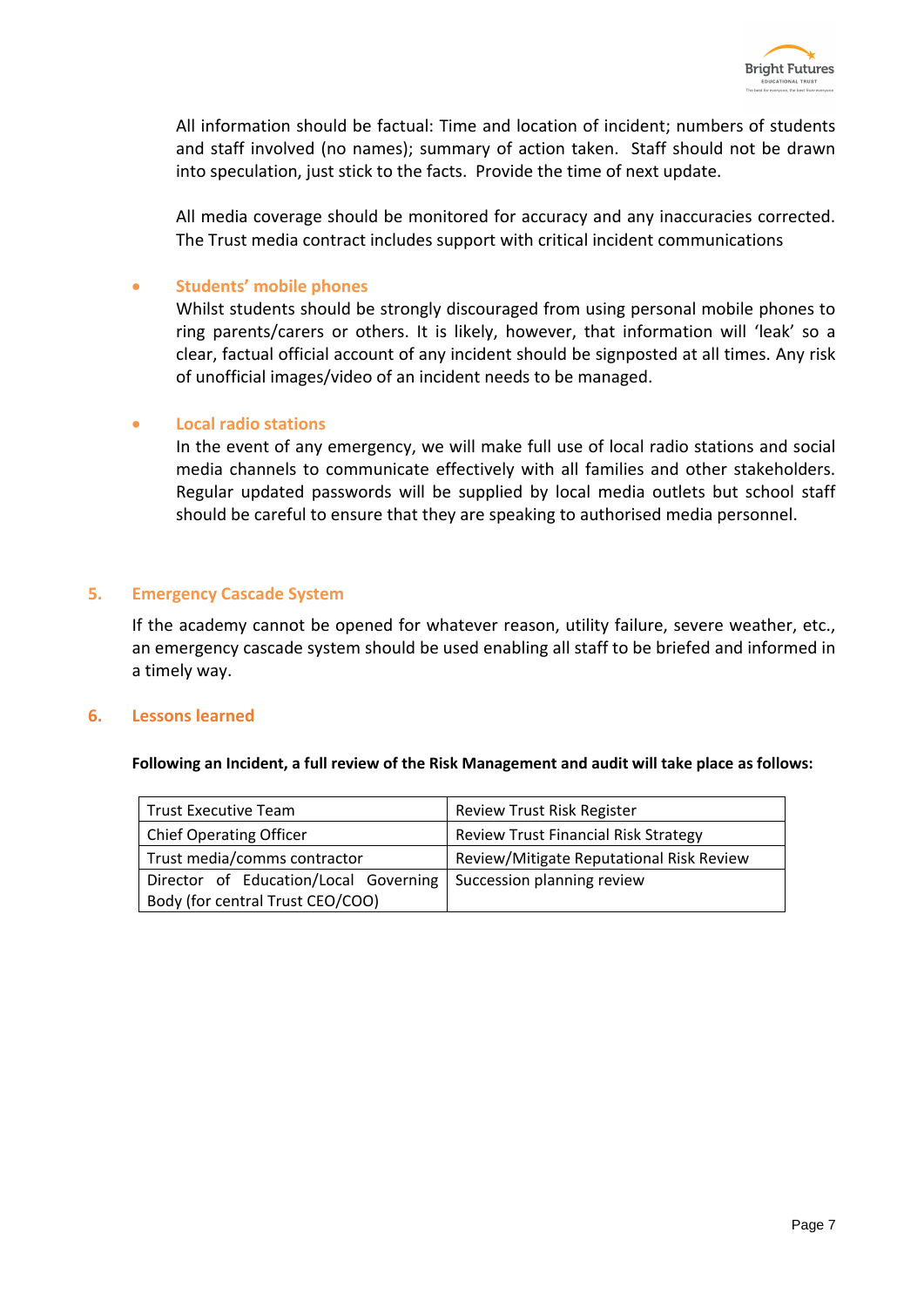### **Roles and Responsibilities**

The overarching legal accountability for health and safety rests with the Board of Trustees who discharge this function through the Chief Executive Officer (Accounting Officer). The CEO will ensure that the Board is appropriately briefed in the event of a critical incident/emergency. Board members have no operational role in emergencies.

Bright Futures Executive Team delegates responsibility for the 'on the ground' management of such incidents to the designated academy Principal where it is an incident either at a single academy or a general occurrence that impacts more than one academy but with separate, schoolspecific implications (e.g. a pandemic, a local incident that impacts the geography of three academies in Gorton)

The Principal will identify key members of staff, who will form an Emergency Management Team and the Principal will communicate the names, roles and responsibilities of this team to the whole academy staff. The Principal will, at his/her discretion amend this team as appropriate to any situation. At all times, the Principal (and/or their designated senior leaders) can call upon the Trust's Executive Team for additional support. One team member should be responsible for logging key events, actions and decisions – date, time and rationale for decisions taken.

| <b>RESPONSIBILITY</b>                                                          | <b>ACTION</b>                                                                                                                                                                                                                                                                                          |
|--------------------------------------------------------------------------------|--------------------------------------------------------------------------------------------------------------------------------------------------------------------------------------------------------------------------------------------------------------------------------------------------------|
| <b>Executive Team</b>                                                          | Has overall responsibility for the ensuring the<br>Principal is supported in managing the incident.                                                                                                                                                                                                    |
| Individual Academy Principal / Head of school                                  | Responsible for the immediate management of the<br>incident, with support from the Executive Team.<br>This will involve liaising with Academy personnel,<br>emergency services, council officers, etc.                                                                                                 |
| Individual Academy Principal / Head of school                                  | Responsible for the immediate management of all<br>students and staff, assisted by other leaders and<br>support staff.                                                                                                                                                                                 |
| <b>BFET's preferred Marketing Company and</b><br><b>Communications Nominee</b> | Under the direction of the Principal, is solely<br>responsible for liaising with the Media and<br>organising communications with parents/carers and<br>other stakeholders including statutory agencies who<br>may limit communications. May need to call on<br>official 'spokesperson' (Principal/CEO) |
| <b>Relevant Executive Team personnel</b>                                       | Under the direction of the Principal will carry out<br>any necessary tasks to ensure the smooth<br>functioning of the school e.g. appointment of health<br>support, IT support, psychology support, finding<br>temporary accommodation                                                                 |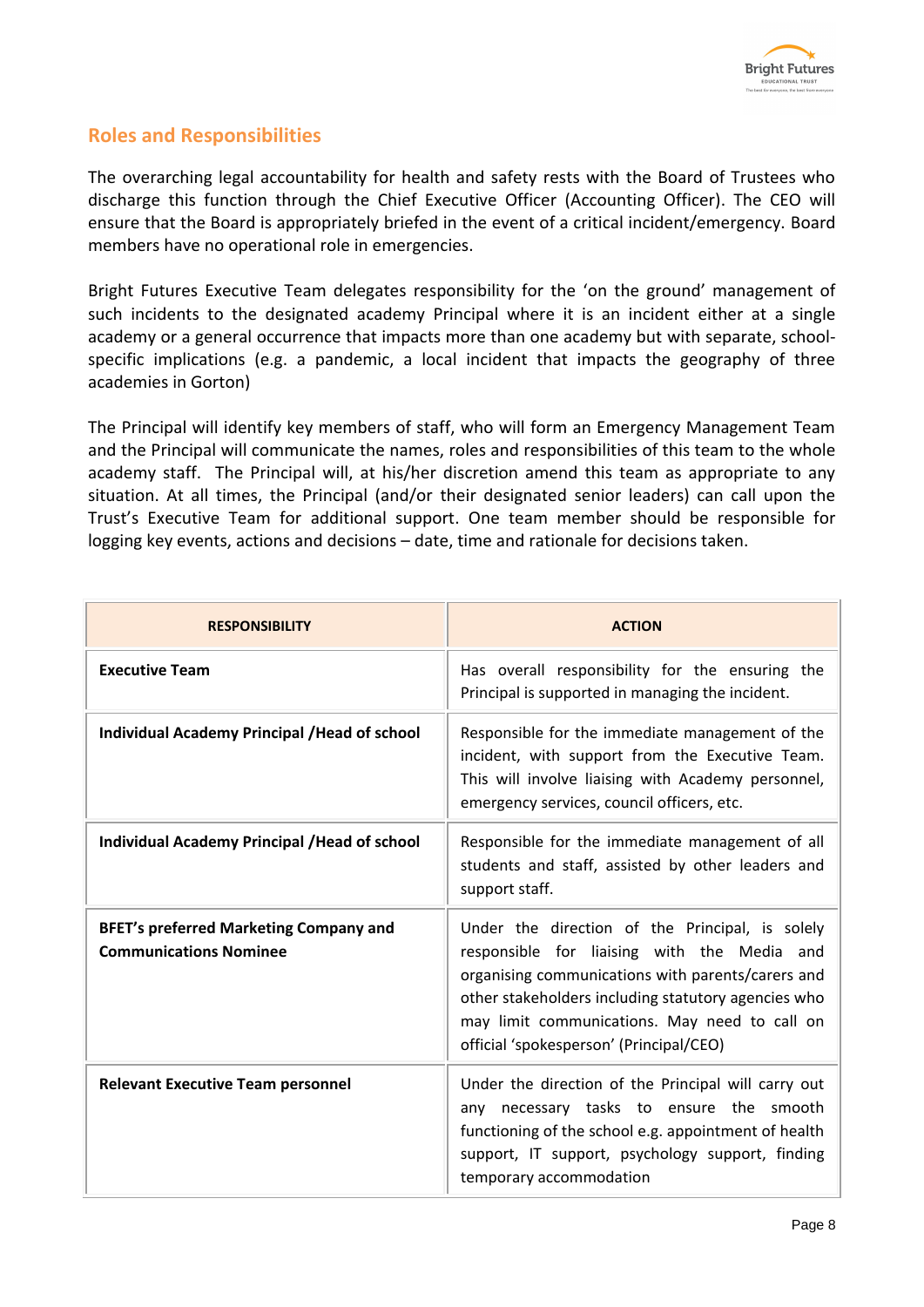

## **Further Information**

Other associated Trust/Academy documents:

- Critical incident plan for each academy and the central teams
- Child Protection and Safeguarding policy
- Risk Management Strategy
- Health and Safety Policy
- Educational Visits/Trip Policy
- First Aid policy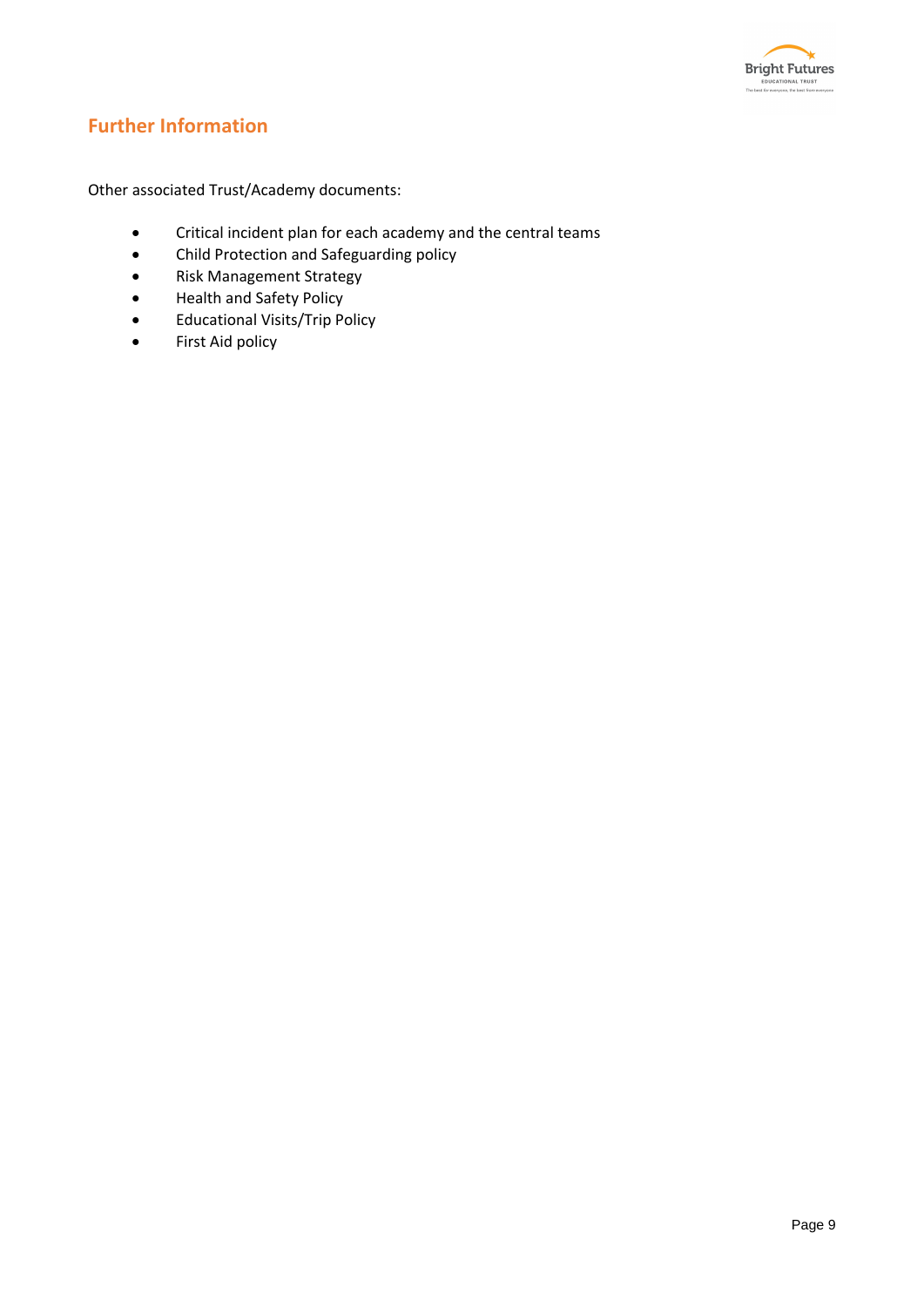## **Appendix 1 - Immediate to Long Term Tasks in the Event of an Emergency**

#### Please refer to the 'Critical Incident Response' in Appendix 3

**ACTION: IMMEDIATELY: The first priority for all is the safety of students and staff; once that is secured:**

- Obtain as much factual information about the state of the emergency
- Alert the Principal; the Principal should alert and liaise with the Trust's CEO or COO
- The Principal will activate the emergency management team and determine any additional capacity/support required
- Carry out necessary briefing to staff as required at that moment
- Decide on immediate communications and assign responsibilities (e.g. handling television/press interviews, immediate comms to parents/carers)

#### **ACTION: WITHIN THE FIRST HOUR**

- Select and set up control arrangements to manage the incident and ensure students and staff in the academy remain safe and checks are made
- Involve and liaise with any external agencies (e.g. police, social care. health services) depending on the scale of the incident, a statutory agency may assume overall charge of the incident
- Consider wider communications requirements/responsibilities/clearance required WHO, WHAT, WHEN and HOW
- Inform the Chair of the Local Governing Body and any other relevant local representatives such as councillors and MPs

#### **ACTION: WITHIN HOURS**

- Continue providing information to staff via the most appropriate method
- Determine any 'next day' and medium term arrangements, e.g. school closure
- Provide information for parents/carers and students via the most appropriate and sensitive methods/channels
- Arrange a debriefing meeting for any staff involved in the incident
- Arrange a debriefing meeting for any students involved in the incident

#### **ACTION: WITHIN THE NEXT FEW DAYS; IT COULD BE LONGER**

- Facilitate support for high-risk students and staff
- Arrange and communicate ways in which people can express their feelings about an incident (e.g. book of remembrance, place to gather)
- Monitor public communications (e.g. websites set up about the incident)
- Attend / organise funerals, services, memorials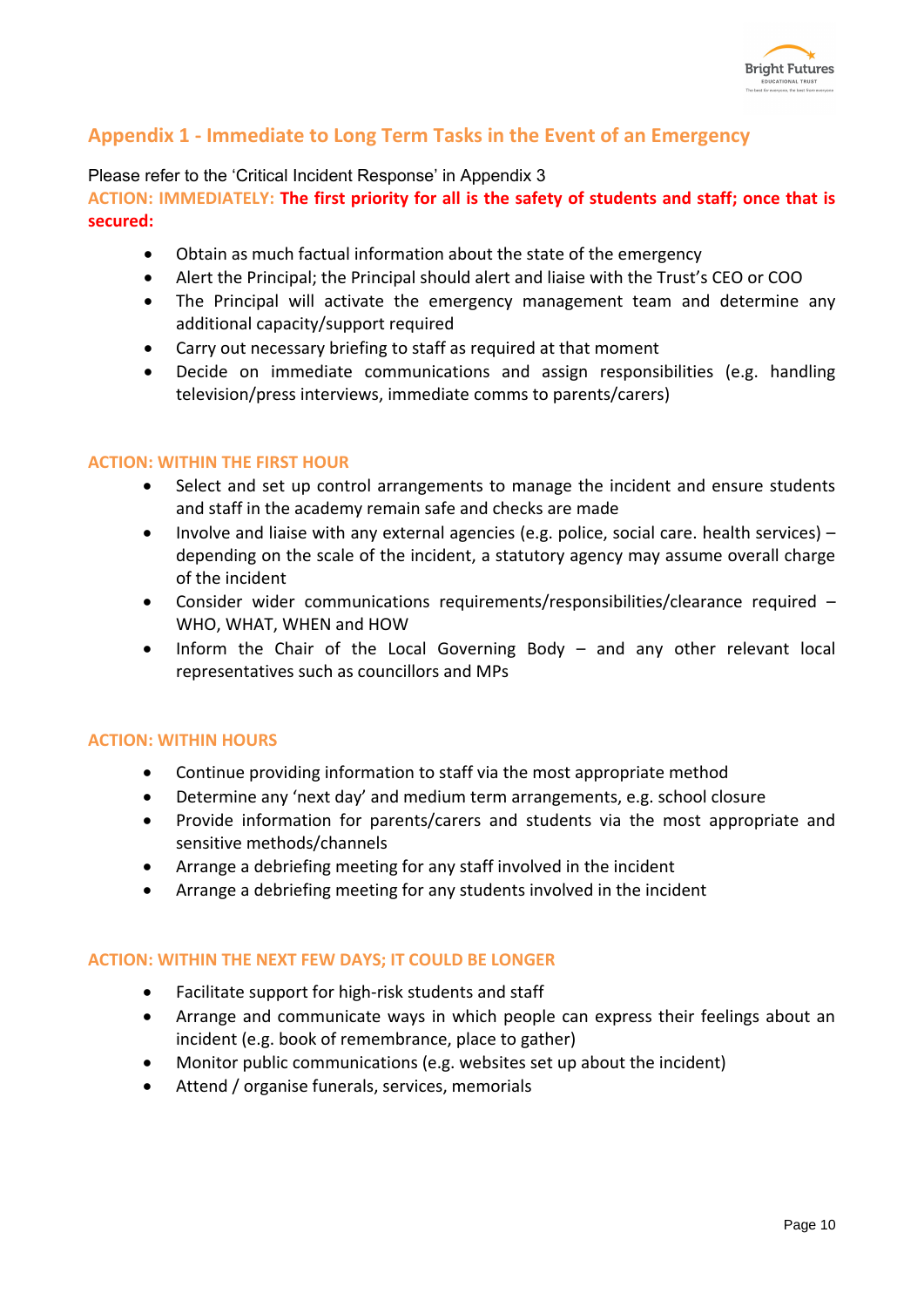

#### **ACTION: AS SOON AS POSSIBLE FOR AS LONG AS NECESSARY**

- Decide and agree on a range of responses and support measures
- These have the potential to run for several weeks or months
- Refer affected students and staff to appropriate psychological/mental health support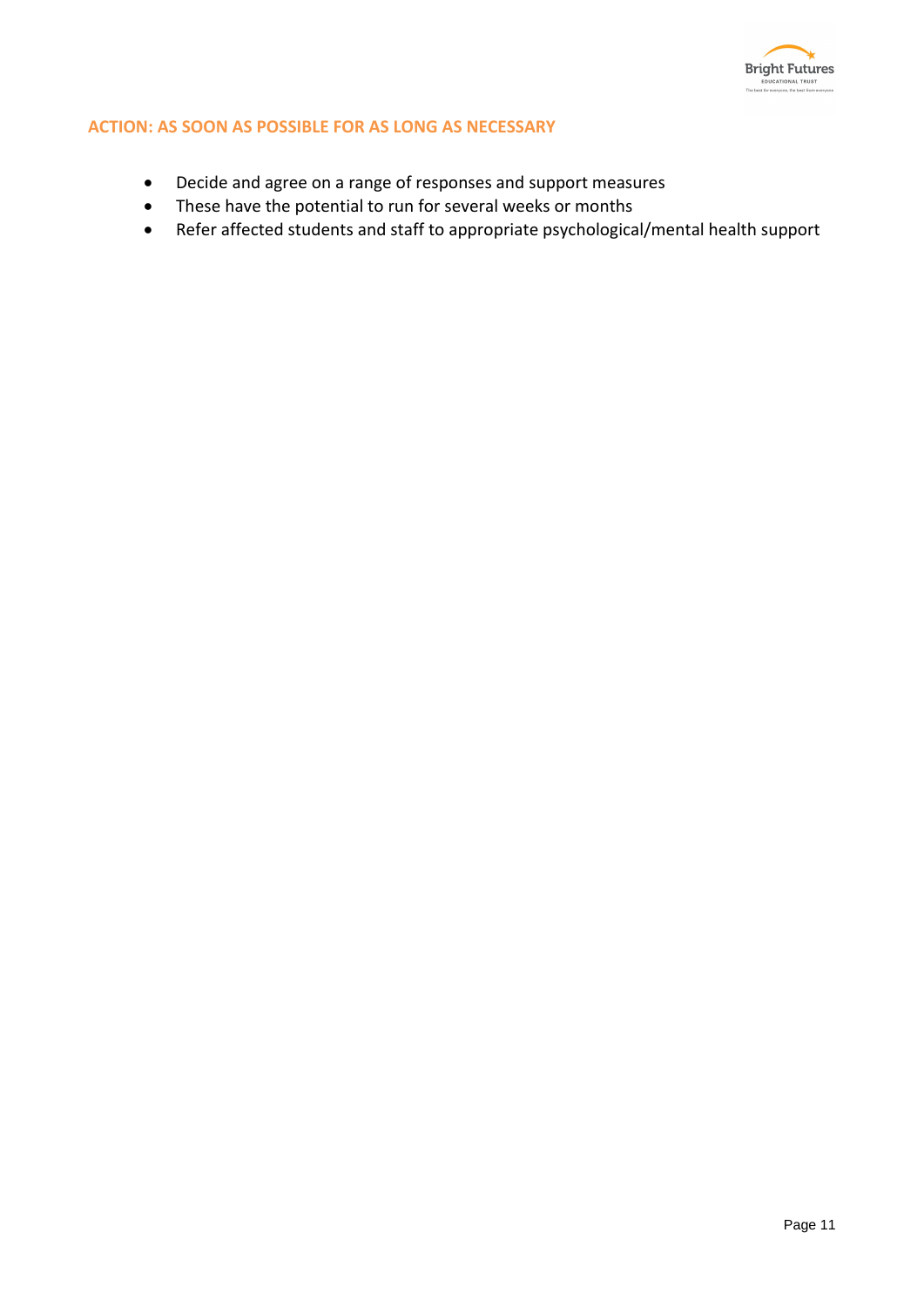## **Appendix 2 - Arson**

#### **Prevention Strategy**

Every year a number of schools suffer arson attacks, usually during the holidays or out of hours. The loss of school buildings can cause significant disruption to student's learning. It is important, therefore, that we take all possible measures to reduce the risk of arson.

Normal Academy risk assessments will include an assessment of the risk of arson.

General school policies will describe how students access and move around different parts of the building both during the day and after hours.

Regular site security reviews will help to identify and control:

- Risk of unauthorised entry onto the academy site: mitigated through the installation of appropriate signs, fencing, vigilance and, if appropriate, CCTV;
- Risk of unauthorised entry into the Trust buildings: mitigated through ensuring all doors, windows and skylights are secure, lighting, an effective intruder alarm system is fitted and good quality CCTV cameras and digital recording facilities are fitted where necessary. Formal entrances/reception arrangements are secure and compliant with good safeguarding procedures.

Any new building work seeks to 'design out' potentially vulnerable areas.

Procedures are applied to ensure that access to any combustible material is strictly limited.

Full, safe procedures to 'close-down' areas of the Academy are applied at the end of the day and after any out of hours lettings/events as appropriate.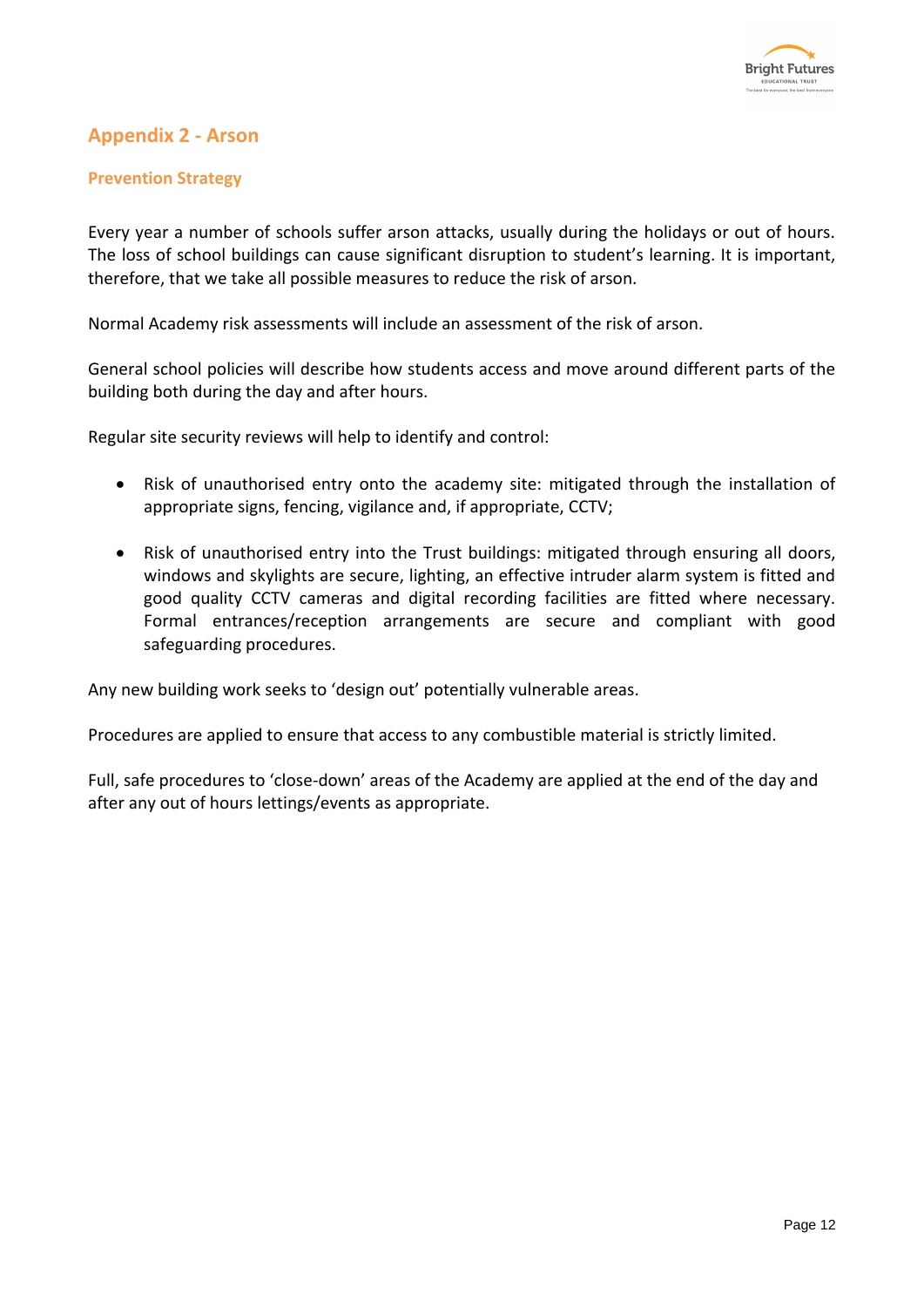# **Appendix 3 - Critical incident response procedure checklist**



This critical incident response (CIR) procedure checklist outlines the essential tasks that should be completed by the CIR team in the event of a critical incident (CI). It should be used to guide the roles and responsibilities of individuals' in the CIR team. School staff should utilise this procedure alongside BFET's Disaster Crisis/ Critical Incident Management Policy and Business Continuity Management Plan, and arrangements within your local authority.

#### **Guiding principles**

- The school community best-placed to deal with the majority of critical incidents.
- Effective responses to critical incidents are collaborative and not the sole responsibility of a school's principals.
- We acknowledge and respect the range of human responses to trauma and/ or bereavement.
- Research and good practice are used to inform the critical incident response to support individuals and reduce the risk of psychological harm.
- The CIR procedure is designed to support staff, parents/ carers and pupils.
- The CIR procedure has an overarching focus on Psychological First Aid and actively avoids Psychological Debriefing:
	- $\circ$  Psychological First Aid is used in the immediate aftermath of a critical incident to reduce initial stress and support short- and long-term functioning/ coping and does not assume that all those who experience a critical incident will develop mental health difficulties as a result. Psychological First Aid seeks to: establish human connection; ensure physical safety and emotional comfort; gather information about the critical incident; support those whose mental health has been affected as a result of the critical incident; provide information about supportive services.
	- o Psychological Debriefing involves grouping together similar individuals (e.g., staff; parents/ carers; pupils) who have experienced a critical incident and encouraging them to express their individual reactions to the critical incident, discussing likely reactions to the critical incident and identifying individuals who may require further intervention.

#### **Role of the EP**

EP role when attending school may include: supporting CIR team in coordinating/ managing plan; provide support to staff, parents/ carers and/ or pupils in designated safe spaces/ times; liaise and/ or share information with LA services.

#### **CIR team**

The CIR team at [*school name*] consists of:

- [*name, role in school and role within CIR team*]
- [*name, role in school and role within CIR team*]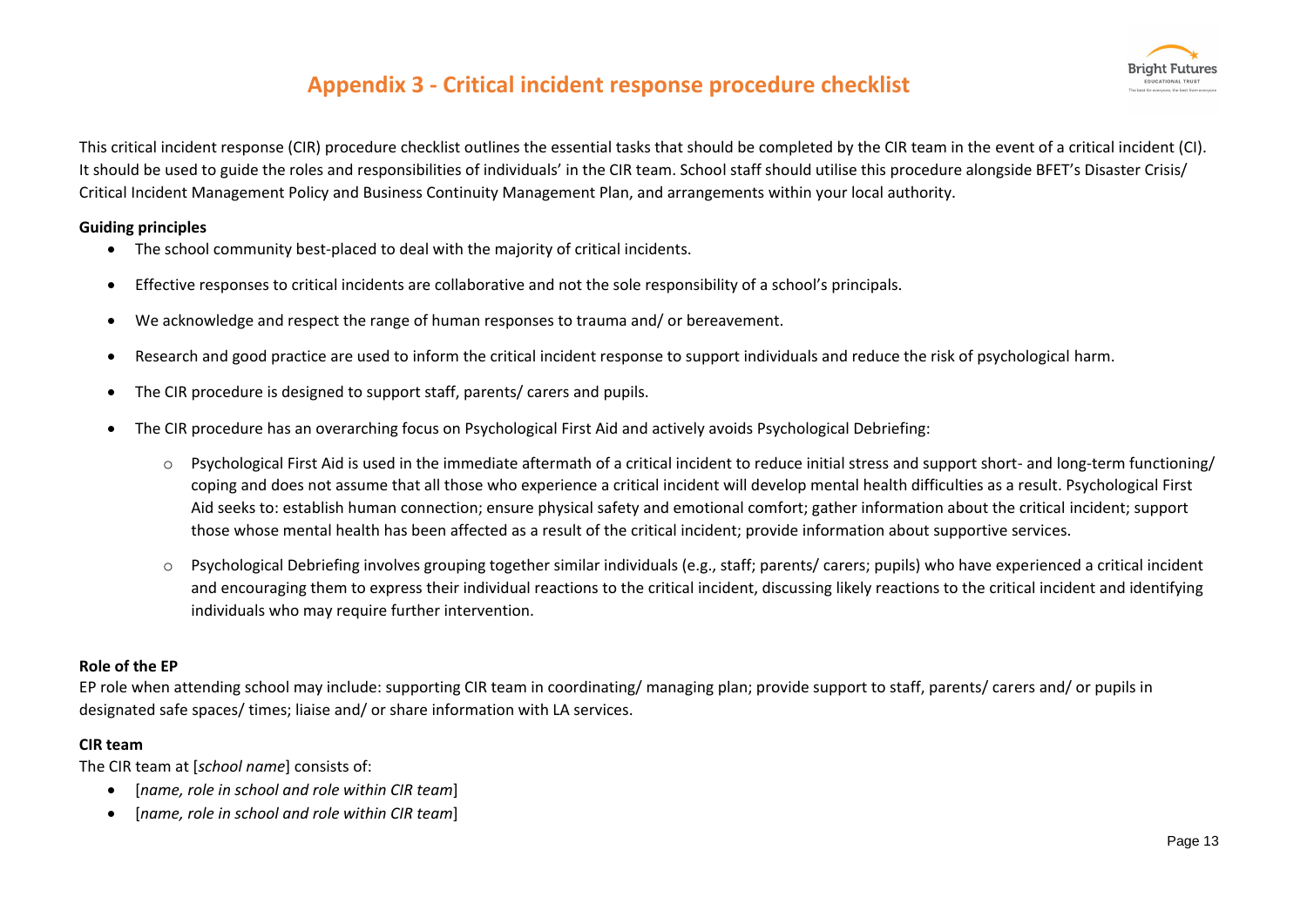

- [*name, role in school and role within CIR team*]
- [*name, role in school and role within CIR team*]

This CIR procedure was developed on [*date*]. It should be reviewed/ updated on [*date*].

| <b>BEFORE</b>                                                                                                        |  | Who? When by? Completed? |
|----------------------------------------------------------------------------------------------------------------------|--|--------------------------|
| Develop a 'communication strategy' in the event of a CI (both within/ outside of school hours/ term dates),          |  |                          |
| including the following actions:                                                                                     |  |                          |
| • To share/ discuss known facts within the CIR team;                                                                 |  |                          |
| • To contact CEO (John Stephens) and Director of HR (Lynette Beckett) to share/ discuss known facts;                 |  |                          |
| To liaise with other services as appropriate (e.g., the police; Social Services; LA HR services; etc.);<br>$\bullet$ |  |                          |
| • To manage media/ social media in liaison with Glove Marketing (John Brennan).                                      |  |                          |
| Cross-reference the CIR procedure with the BFET Disaster Crisis/ Critical Incident Management policy                 |  |                          |
| Disseminate the CIR procedure to all school staff                                                                    |  |                          |
| Prepare/collate information leaflets/resources in case of a CI                                                       |  |                          |

| <b>ON THE DAY</b>                                                                                          | Who?      | When by? | Completed? |
|------------------------------------------------------------------------------------------------------------|-----------|----------|------------|
| <b>Gather and establish known facts</b>                                                                    |           |          |            |
| Implement the BFET Disaster/ Crisis Incident Management policy if necessary                                |           |          |            |
| Implement the communication strategy                                                                       |           |          |            |
| Refer to the criteria below to decide whether the event constitutes a critical incident:                   |           |          |            |
| 1) Sudden and unexpected;                                                                                  |           |          |            |
| Serious, significant and outside the range of normal human experience;<br>2)                               |           |          |            |
| <b>Markedly distressing;</b><br>3)                                                                         |           |          |            |
| Has the potential to challenge or even overwhelm the coping mechanisms of the whole school or<br>4)        |           |          |            |
| members of the school community.                                                                           |           |          |            |
| If yes to all of the above, contact Sue Warner (swarner@mhs.bfet.uk, 0161 223 9915 or 07795245425) or Jill |           |          |            |
| Cinan (jcinan@mhs.bfet.uk, 0161 223 9915 or 07884170820), who will clarify key facts and then contact your |           |          |            |
| link EP.                                                                                                   |           |          |            |
| Agree CIR plan for the day with reference to the points below                                              |           |          |            |
| If the CI involved suicide, refer to postvention response plan.                                            |           |          |            |
| EP to contact school (within 1 hour of contacting Sue Warner) and determine level of involvement:          | <b>EP</b> |          |            |
| 1) Agreed no further action;                                                                               |           |          |            |
| 2) Support via various mediums;                                                                            |           |          |            |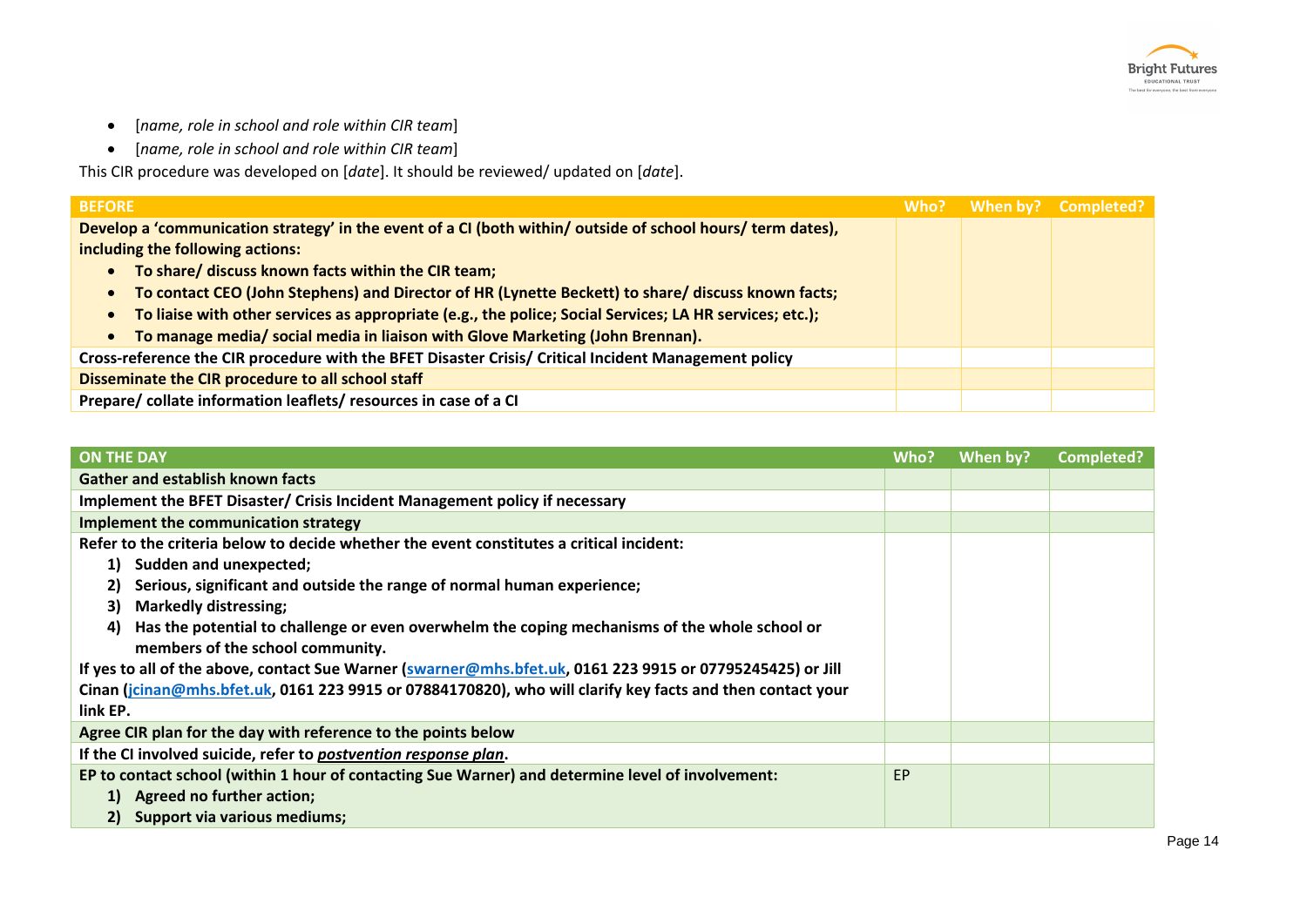

| Identify vulnerable staff, parents/carers and pupils. This includes staff, parents/carers and pupils deemed to be |  |
|-------------------------------------------------------------------------------------------------------------------|--|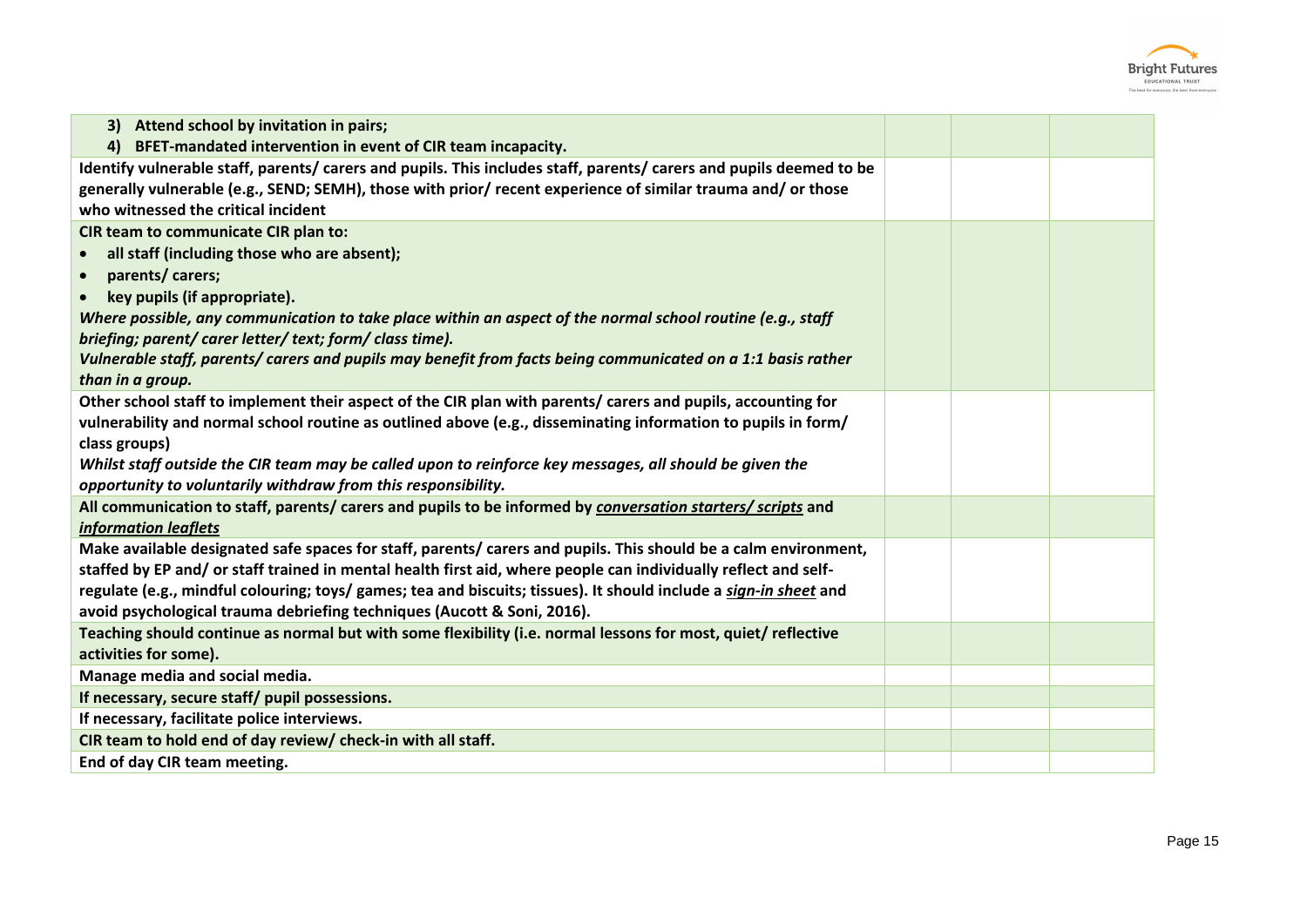

| <b>SHORT-TERM FOLLOW-UP</b>                                                                                   | Who? | When by? | <b>Completed?</b> |
|---------------------------------------------------------------------------------------------------------------|------|----------|-------------------|
| Agree CIR plan for each day.                                                                                  |      |          |                   |
| <b>Continue CIR team communication.</b>                                                                       |      |          |                   |
| Continue CIR plan implementation.                                                                             |      |          |                   |
| Re-establish, as quickly as possible, normal school routine.                                                  |      |          |                   |
| Continue, where appropriate, previous activities around:                                                      |      |          |                   |
| Managing media and social media;                                                                              |      |          |                   |
| Liaison with police/ HR;                                                                                      |      |          |                   |
| Designated safe space.                                                                                        |      |          |                   |
| Track, using the monitoring matrix, the wellbeing of:                                                         |      |          |                   |
| staff, parents/ carers and pupils identified as vulnerable;                                                   |      |          |                   |
| those who are more distressed/overwhelmed than others;                                                        |      |          |                   |
| those who are coping less well than others.                                                                   |      |          |                   |
| Provide staff, parents/carers and pupils with information about how they can access external support services |      |          |                   |
| within the community using information leaflets.                                                              |      |          |                   |
| If the critical incident involves death:                                                                      |      |          |                   |
| Support any cultural/ religious practices around death (e.g., funerals; community events);                    |      |          |                   |
| Engage in secular rituals to acknowledge the death within school (e.g., remembrance book; memory box;         |      |          |                   |
| plaque/ memorial);                                                                                            |      |          |                   |
| The use of social media is not advised.                                                                       |      |          |                   |
| CIR team to hold end of day review/ check-in with all staff.                                                  |      |          |                   |
| End of day CIR team meeting.                                                                                  |      |          |                   |

| <b>LONG-TERM FOLLOW-UP</b>                                                                                | Who? | When by? | <b>Completed?</b> |
|-----------------------------------------------------------------------------------------------------------|------|----------|-------------------|
| CIR team to plan and communicate end of CIR response.                                                     |      |          |                   |
| Maintain normal school routine.                                                                           |      |          |                   |
| Continue, where appropriate, previous activities around:                                                  |      |          |                   |
| <b>Managing media and social media;</b>                                                                   |      |          |                   |
| Liaison with police/ HR.                                                                                  |      |          |                   |
| Review use and availability of designated safe spaces.                                                    |      |          |                   |
| Tailored reintegration for pupils/ staff who have had time off.                                           |      |          |                   |
| For staff, parents/ carers and pupils who continue to cause concern (e.g., within the monitoring matrix), |      |          |                   |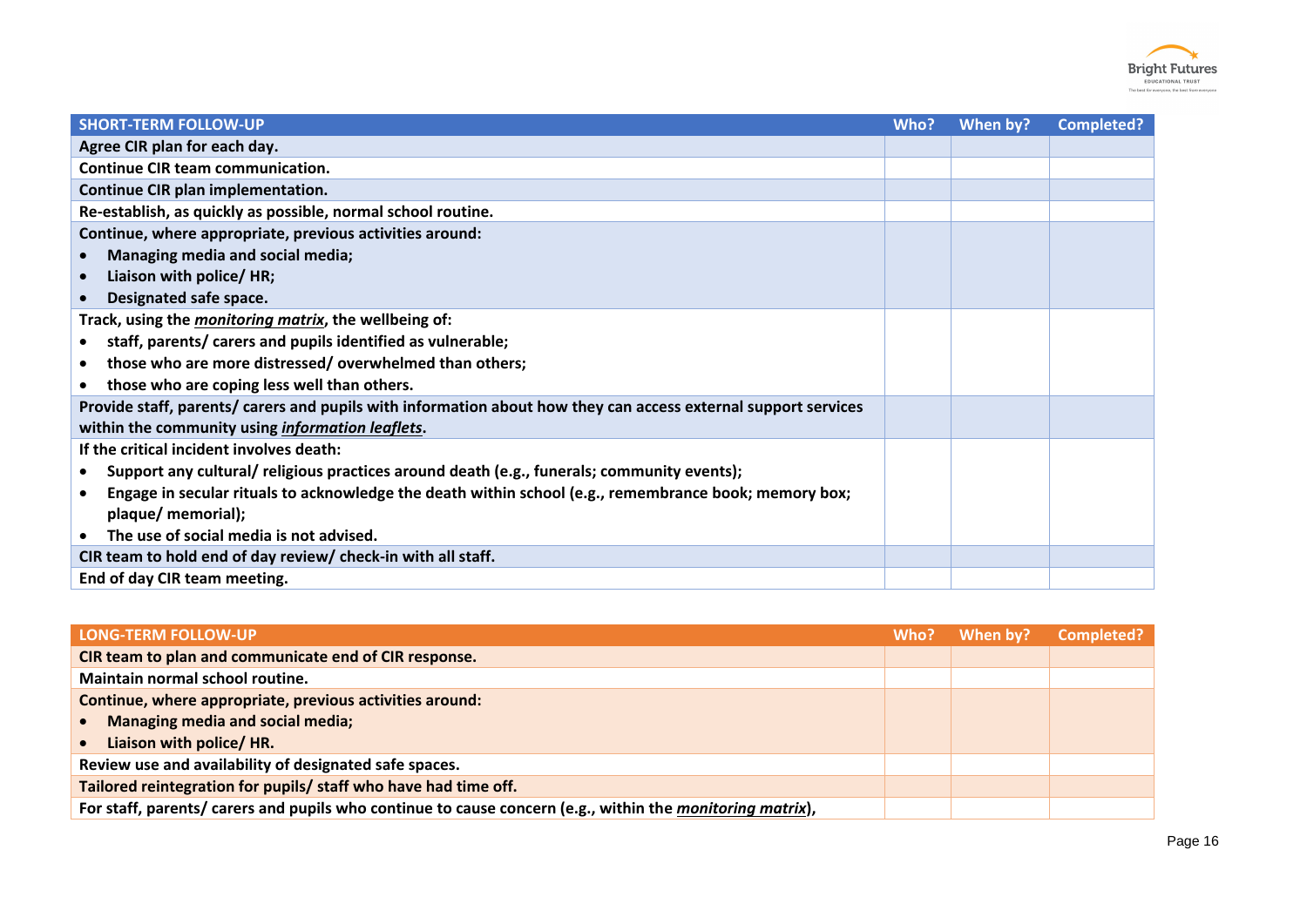

| consider referral to internal support services (e.g., school counselling services) or external support services (see<br><i>information leaflets).</i> |  |  |
|-------------------------------------------------------------------------------------------------------------------------------------------------------|--|--|
| Where appropriate, EPs may work directly with staff and/ or pupils who have been referred                                                             |  |  |
| Plan remembrance for significant occasions (e.g. birthdays, anniversaries, celebration events).                                                       |  |  |
| Reflect on critical incident plan and response using CIR review proforma, potentially with invitation for involved                                    |  |  |
| parties (e.g., staff; parents/ carers; pupils; TaSS Team).                                                                                            |  |  |